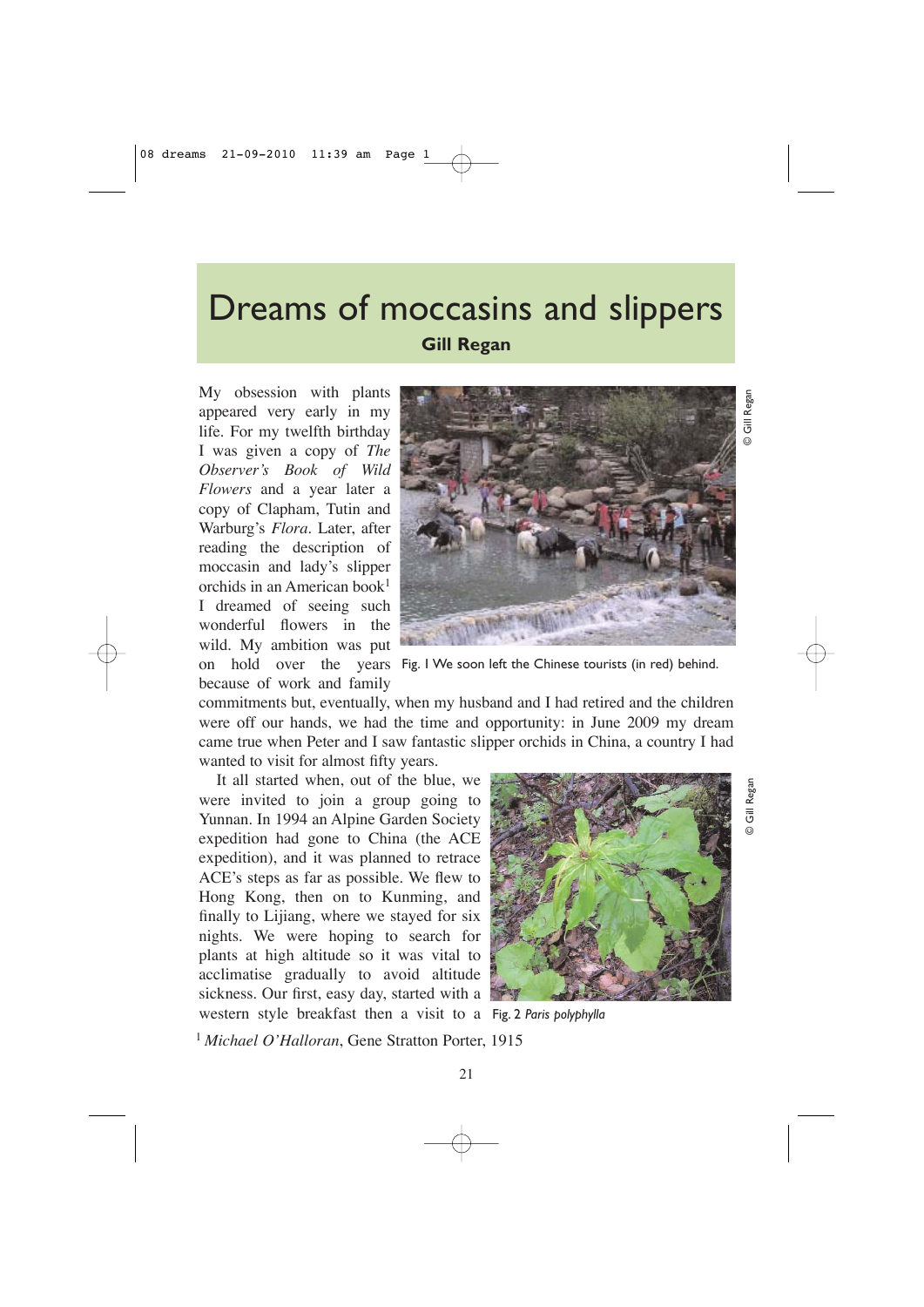© Gill Regan Gill Regan  $\odot$ 



Fig. 3 The slipper orchid of my dreams, *Cypripedium lichiangense.*

National Park along with many Chinese tourist groups (easily recognised by their long red waterproofs) who, after being photographed with the yaks (fig. 1), returned to their buses and then to the herbal medicine shop. We quickly left them far behind as we explored along the river bank. Very soon there were cries of delight as familiar plants were found – arisaemas, thalictrums, polygonatums, primulas, rhododendrons – and also others that we'd love to grow – *Cypripedium margaritaceum*, *Daphne aurantiaca* and wonderful *Paris polyphylla* (fig. 2). Back at the hotel our first challenge was chopsticks: it was a case of 'learn to eat with them or starve', so by the end of the holiday we were proficient but also several pounds lighter!

Next morning we returned to the Park. 'Wear gaiters and waterproof trousers', we were told, 'there are leeches.' Because of the altitude and the climb our progress was slow, but soon there

were cries of horror, not delight. However, once we reached our destination we soon forgot the leeches as we found more orchids: *Cypripedium lichiangense* (fig. 3), *C. flavum* and *Calanthe tricarinata*. After a rather damp lunch (it was the start of the monsoon season) we continued looking for a rare meconopsis, which eventually we found. Later in the week we returned to the same area and climbed much higher, hoping to find *Paraquilegia*. The weather was kinder, and strolling through groves of *Philadelphus*, *Berberis*, roses and many other shrubs, trees, and herbaceous plants was a delight, and a reminder of how many garden plants came originally from Yunnan. The following day we visited the Naxi village where plant collector Joseph Rock spent many years.

On the journey to Zhongdian (known as Shangri La in the tourist industry), we visited Tiger Leaping Gorge, a popular tourist destination, and found *Arisaema candidissimum* growing high above the river. Later, by the roadside, we spotted *Thermopsis barbata* and *Stellera chamaejasme* var*. chrysantha*. As soon as we stopped to take photos, Tibetan people appeared from nowhere and we were quickly surrounded by children begging for sweets or money (fig. 4).

Next day we set out to explore locally. One of the first plants we saw was *Incarvillea zhongdianensis*, first identified as a new species on the ACE expedition. We knew *Nomocharis aperta* had also been found here and, believing it to be rare, I was naturally very keen to see it and absolutely delighted to find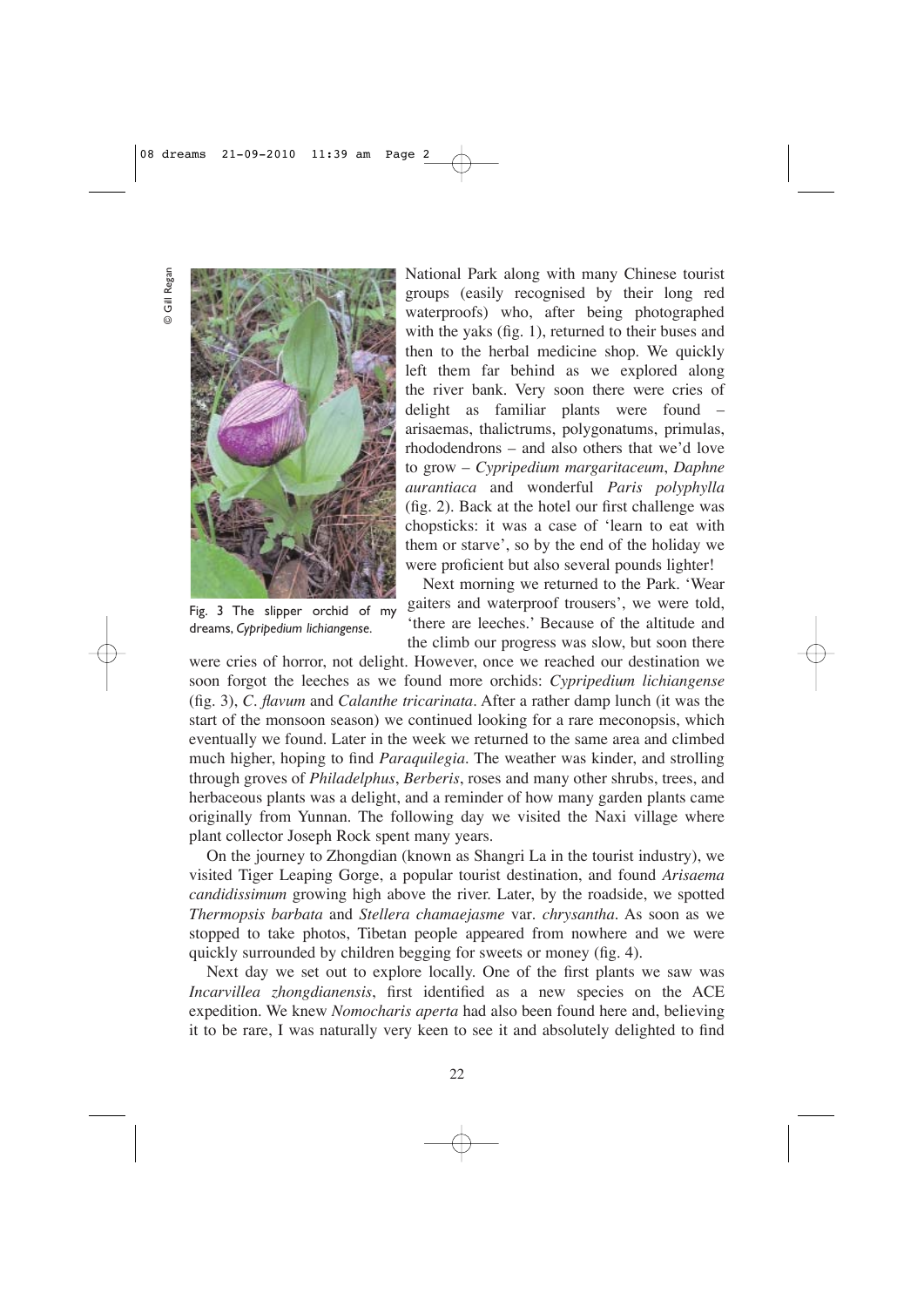one within minutes. Later we met two young girls who had whole armfuls for medicinal use! (fig. 5)

While at Shangri La we took a cable car to the top of Shika Shan. Here there was much excitement as at last we found *Paraquilegia anemonoides* along with other treasures. Most of the group trekked down to the halfway station but Peter and I decided to explore the mountainside as it was botanically so rich. We had a wonderful afternoon – I listed more than sixty different plants in this one area, among them a trollius Fig. 4 Children soon surrounded us. (fig. 6) and a lovely pale lavender



© Gill Regan

© Gill Regan

Regan  $\overline{5}$ 

salvia, plants from two of my favourite families, *Ranunculaceae* and *Lamiaceae.*

As we slowly climbed back up to the cable car a group of Chinese students approached us, curious to discover what we were doing crawling around on the ground. They were very friendly, insisted on sharing their picnic and wanted a photo of us with them**.** The following day we visited a tourist spot, Bita Lake, very popular with the Chinese, and again people were very friendly and wanted to chat and practise their English. We noticed some of them used the small oxygen cylinders, on sale at all the tourist sites – not surprising as many had come straight from low-

lying areas to 10,000 ft and were finding it very difficult to breathe. We felt smug, as after ten days becoming acclimatised to the low oxygen levels we were not finding the altitude a problem.

We had already found two different lilies, *Lilium bakerianum* var. *yunnanense* and *L. lophophorum*, but we were hoping to see a third, *L. souliei*, which grew some distance from Shangri La.

![](_page_2_Picture_9.jpeg)

After breakfast of rice Fig. 5 And I'd thought that *Nomocharis aperta* was rare!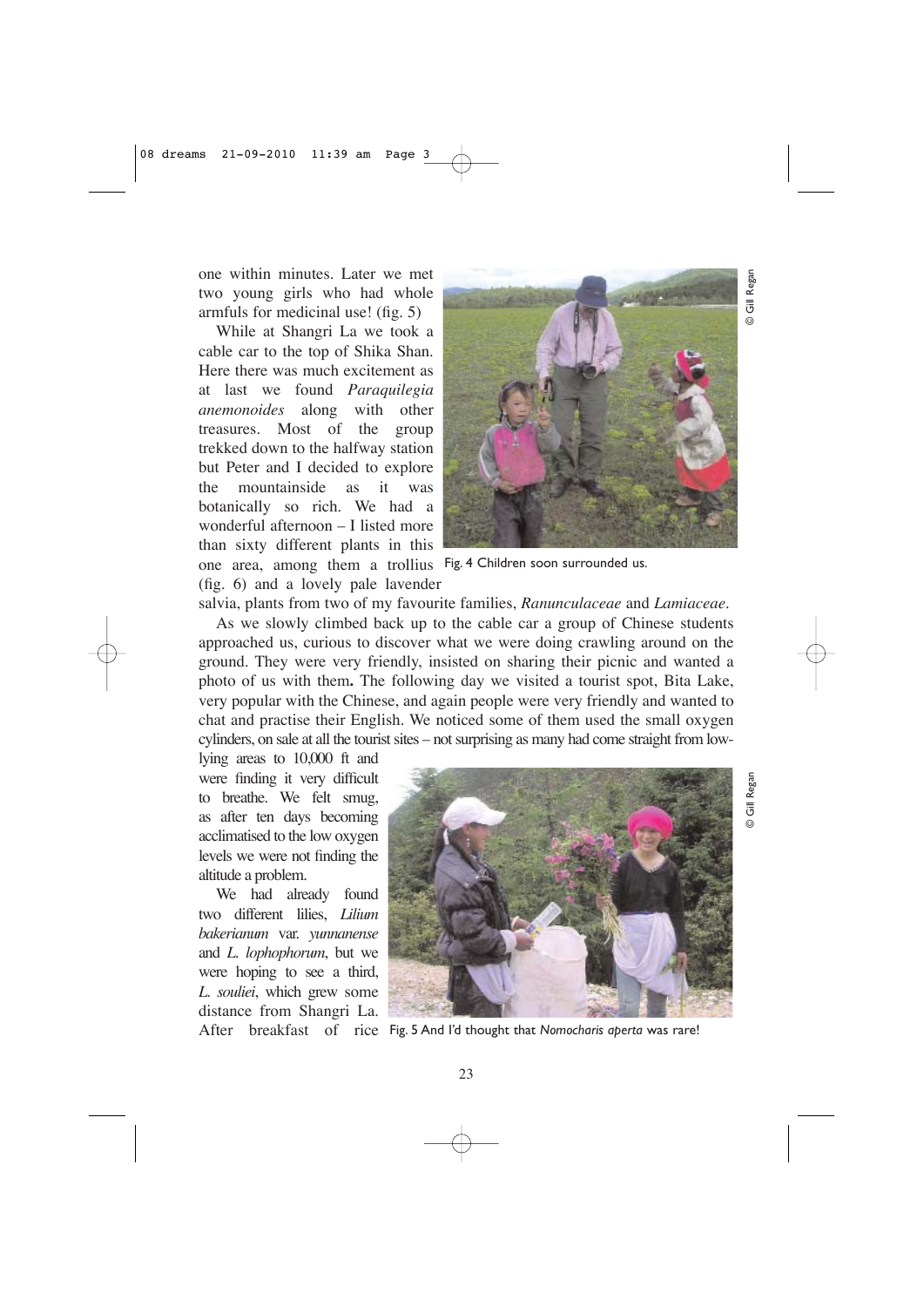Gill Regan © Gill Regan

![](_page_3_Picture_2.jpeg)

Fig. 6 *Trollius*

porridge, stir fried noodles, steamed buns and water melon we left to drive to Tianchi Lake. At first the road was surfaced, but then we turned on to a track and bumped along for miles until the bus became stuck; fortunately, after a lot of effort from the men, and one local woman, we were soon on our way again. At the lake we spotted what we thought at first was *L. souliei,* poking up through the rhododendron scrub, but on closer inspection it proved to be a cremanthodium, the same colour and height as the lily which we

found soon after (fig. 7). Among other memorable highlights of the day were seeing sheets of *Primula sikkimensis* growing with *P. secundiflora*, sitting in the sun among the lilies eating our lunch, walking through *Rhododendron wardii* woodland (fig. 8), and attempting to cross swampy ground as quickly as possible before my boots filled with water – which led to the inevitable, falling flat on my face! It was worth it as a wonderful rhubarb, *Rheum alexandrae* (fig. 9) was growing at the edge of the wood, and further under the trees were more treasures: a polygonatum, two species of *Maianthemum*, *Beesia calthifolia* (the plant many of us have bought as *B. calthifolia* is *B. deltophylla*) and a single plant still in flower of *Omphalogramma forrestii*, a relative of the *Streptocarpus* many of us grow as a house plant.

Next day, on a much smaller bus, we had a long drive to Wengshui, a very remote village. Here we stayed in a very simple guest house, essentially the home of an extended family of Tibetans. We were not sure where they slept while we were there. Washing facilities were basic and there was a shortage of towels but at least for us the facilities were inside the building – our driver and guide used the pool in the courtyard. The family was delightful, very friendly and welcoming, and produced an excellent meal every evening. The day we left, our hostess pulled a twin tub washing machine out of a shed, and did her laundry using the same courtyard pool, then climbed a ladder to hang the sheets on the roof to dry!

In fine sunny weather we next headed for Big Snow Mountain to explore the west side of the pass. Climbing up the very narrow track was fine, but when it crossed a very deep valley I got cold feet and came to a halt. This meant that Peter and I took a long downhill diversion to cross the valley and lagged behind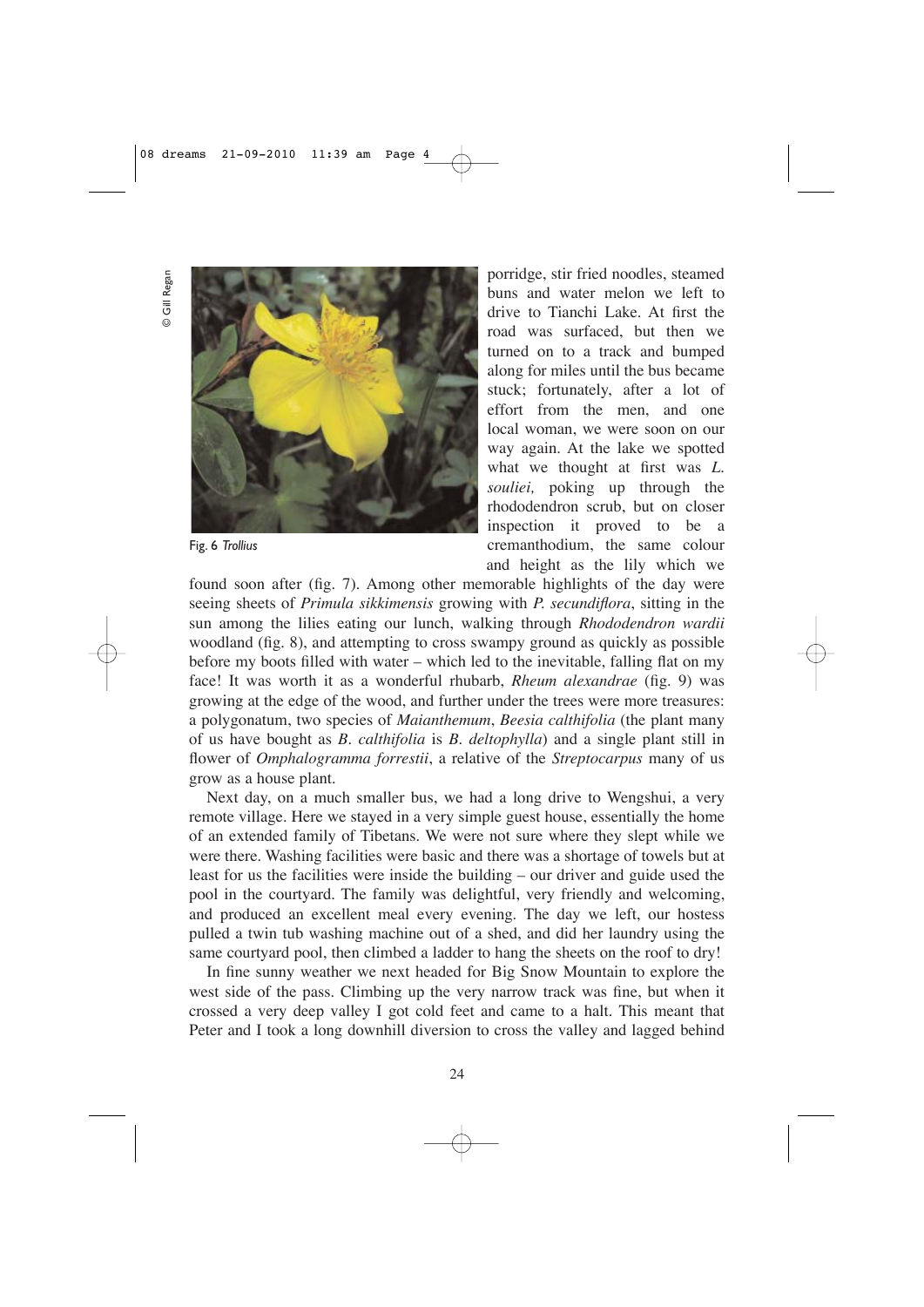the rest of the group. There were consolations: we saw some lovely plants on the bank; after all the bus rides we enjoyed the exercise; and when it started to pour with rain at lunch time we huddled under our umbrellas watching the others out on the exposed mountain side with no shelter. And on the way back I overcame my fears and crossed the valley with no problem!

After a day of horrid weather spent botanising along the roadsides from our vehicle, the next day, in better conditions though still with poor visibility, we were given a choice of routes to follow. I didn't like the sound of the track climbing up and along the ridge on the east side, but hearing Fig. 7 *Lilium souliei* that this was the way to find *Rheum nobile* I

![](_page_4_Picture_3.jpeg)

decided to be brave. The path was quite good at first. Then we reached the ridge I had been dreading and the path petered out  $-I$  was told later that it was a grade two scramble, whatever that means. Suddenly there was a shout as the mist lifted briefly; someone had spotted the rhubarb. This helped me forget how scary the route was and the thought of the return journey. I was so excited that we'd found the plant that I knew from AGS talks but had never expected to see. Then the clouds lifted further and we could see little white beacons, *Rheum nobile* plants, all over the hills (fig. 10). We spent the afternoon exploring the scree where we found many wonderful alpines including several different *Corydalis*, a delightful *Pleurospermum* sp., and one of my favourite plants from the trip, *Saussurea medusa* (fig. 11). Then, best of all, we followed a much easier route down with yet more delights – *Fritillaria delavayi*, *Trollius forrestii*, *Meconopsis lancifolia* and many more rheums along the way.

We explored the village of Wenshui while our luggage was being loaded, and found *Clematis rhederiana* scrambling through the bushes by the road. The drive to our next hotel was long and tedious. We had a half-hour stop for road works and then the surface got worse as we approached Dequen with more, frequent stops. Among the road gangs were attractive young girls helping to rake the surface, wheeling peculiar little barrows of concrete, and generally helping the men. I wondered where they slept as at intervals along the road there were crude huts draped with polythene where the road gangs lived; it must have been very difficult for the girls, who looked very clean and tidy. Dequen itself was not appealing – very dirty, there was a lot of building work, rubbish everywhere, and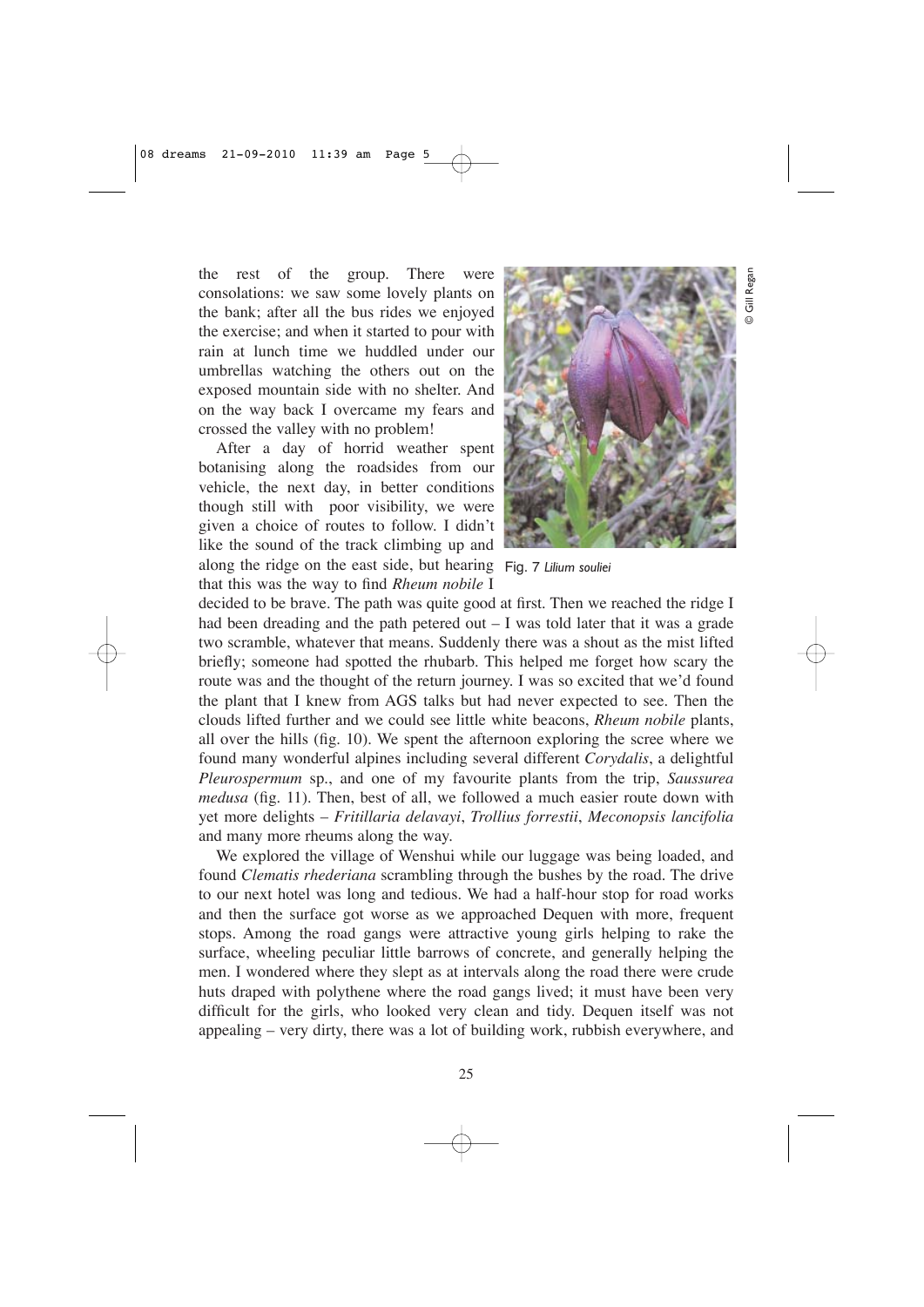Gill Regan © Gill Regan

![](_page_5_Picture_2.jpeg)

Fig. 8 *Rhododendron wardii*

heavy trucks going through. Our hotel was also dirty but as we left early each morning and didn't get back until late we didn't spend much time there.

The final part of our trip was devoted to botanising on the Baima Shan, finding new species right to the last day! In Red Mountain Gorge *Daphne tangutica* was in flower, along with a very beautiful large-flowered anemone which I think was *A. rupicola*, and also *Meconopsis horridula* Rudis Group (fig. 12), *Codonopsis campanulata* and, further up on the scree, some curious little plants of the

*Lamiaceae* family wearing 'woolly coats', an adaptation to the extreme weather conditions at this altitude. I was delighted to find *Polygonatum hookerii* still with one little pink flower; I had tried to grow it, and after seeing it in the wild I determined to try again. Towards the end of the day we found *Paraquilegia* again – it was starting to seem quite common!

Our second day on Baima Shan was again damp and misty as we

© Gill Regan Gill Regar  $\odot$ 

![](_page_5_Picture_9.jpeg)

Fig. 9 *Rheum alexandrae*

set off, hoping to explore the base of a cliff where there was said to be a plant endemic to the mountain, *Baimshanica pulvinata.* We found it there, as well as an interesting yellow-flowered *Aconitum*, another *Codonopsis*, and some *Pedicularis* species (fig. 13), which I believe are nearly impossible to grow, a shame as they are such beautiful plants. As the weather deteriorated, exploring the screes became very difficult, so we left the younger members of the group to climb yet higher and decided to follow a packhorse trail down the valley and back to the bus.

The following day, again very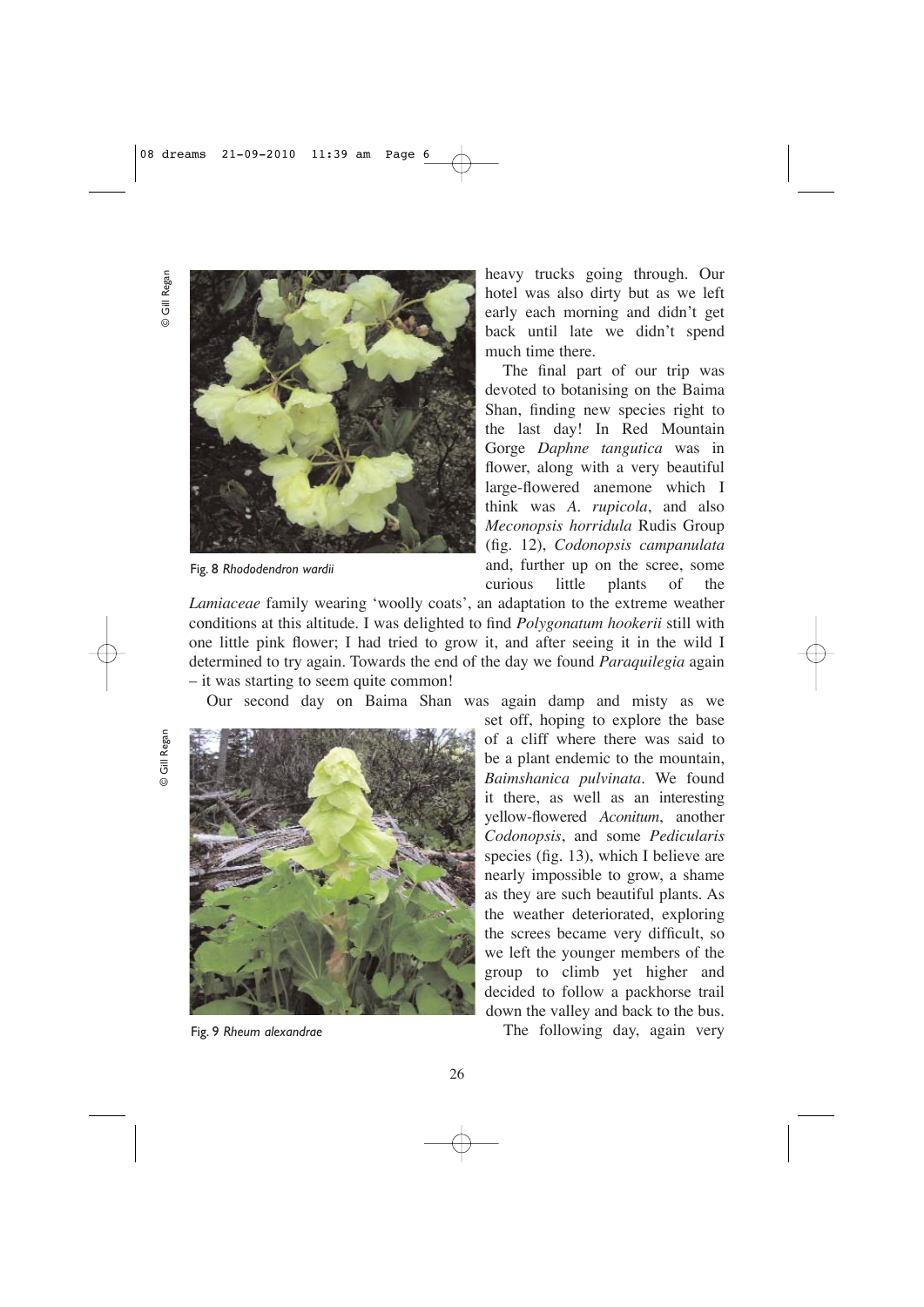misty, we started out early as we knew we had a very long slow climb up to 4800 metres, the highest point of the trip, where a very choice member of the *Boraginaceae* was said to grow. As we got higher we started to see more and more interesting plants – a group of gentians, several different *Primula* species, a beautiful patch of *Diapensia* and then a most familiar plant, *Bergenia.* After lunch we climbed over a ridge and discovered what we had been Fig. 10 *Rheum nobile* across the hills. searching for, wonderful blue

![](_page_6_Picture_2.jpeg)

cushions of *Chionocharis*. We rushed from one cushion to the next, trying to get the best picture. Later, just before we started the long walk back to the bus, we scrambled up another slope in case there were any more treasures and found *Meconopsis speciosa*, which we had not seen before, and, in a shady crevice, a *Chrysosplenium* sp. and *Saxifraga cavena*. We had spent longer than planned

exploring the area so despite hurrying we were still an hour late getting back to the bus; once at the hotel the order of the day was boots off, wash hands and straight down for a meal as the restaurant was about to close. We went back to the mountain next day but many of us were too tired to explore it further and those who did got very wet!

We were nearing the end of our trip and flew to Kunming the following day where we had time to explore the city in the afternoon. I very much Fig. 11 One of my favourite plants from the trip, enjoyed wandering round

![](_page_6_Picture_7.jpeg)

© Gill Regan

**O** Gill Regal

*Saussarea medusa.*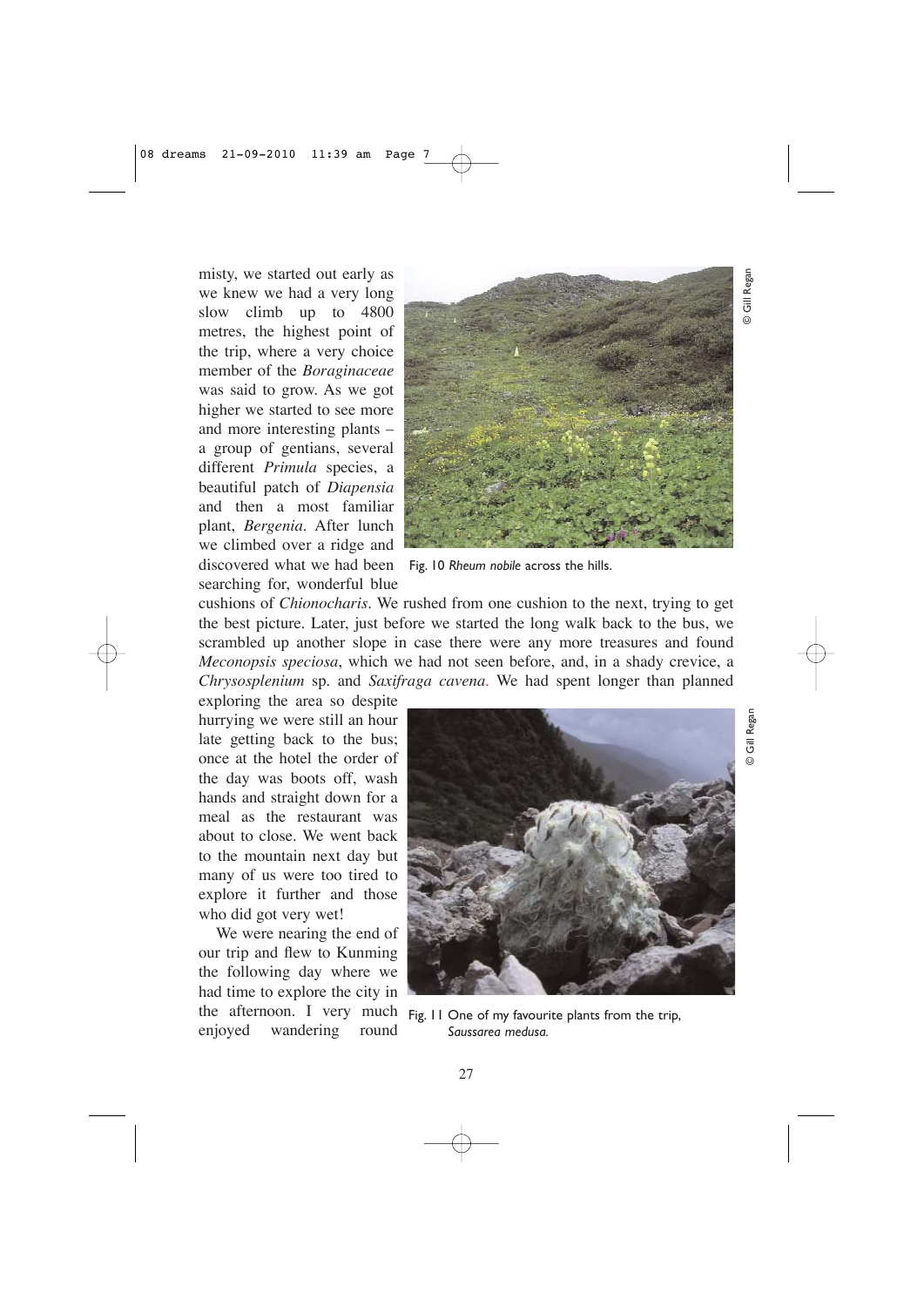© Gill Regan Gill Regar ര

![](_page_7_Picture_2.jpeg)

Fig. 12 *Meconopsis horridula* Rudis Group

Yuantong temple (fig. 14), the largest Buddhist complex in the city. It is a superb example of Tang dynasty design, dating back 1200 years, with a large pool intersected by walkways and bridges in the central courtyard, and it was serene. Green Lake Park, close by, was far from peaceful with groups of musicians, several groups of senior citizens, mainly women, in different parts of the park singing, dancing and exercising to loud music, and also a play area for children with various ride-on toys where, to our

amazement, the background music was provided by a tape of very familiar Christmas carols!

Our last day was a tourist trip to a world heritage site, the Stone Forest, where there are amazing jagged limestone formations. Here many Chinese tourists slowly strolled along the walkways, stopping to take photos of their friends dressed up in the ethnic costumes that are for hire, or to buy food or souvenirs.

![](_page_7_Picture_7.jpeg)

![](_page_7_Picture_8.jpeg)

We quickly left them behind as our tour guide led us off along increasingly narrow paths. Among the rocks we found our last plants of the trip, an *Arisaema* that we had not seen before, a *Corallodiscus* sp. and lots of beautiful butterflies among the trees and shrubs, so it was an excellent end to a truly memorable trip.

When we returned home, some of the group were asked to help with identification of plants seen. Peter and I had chosen *Lamiaceae* Fig. 13 *Pedicularis*